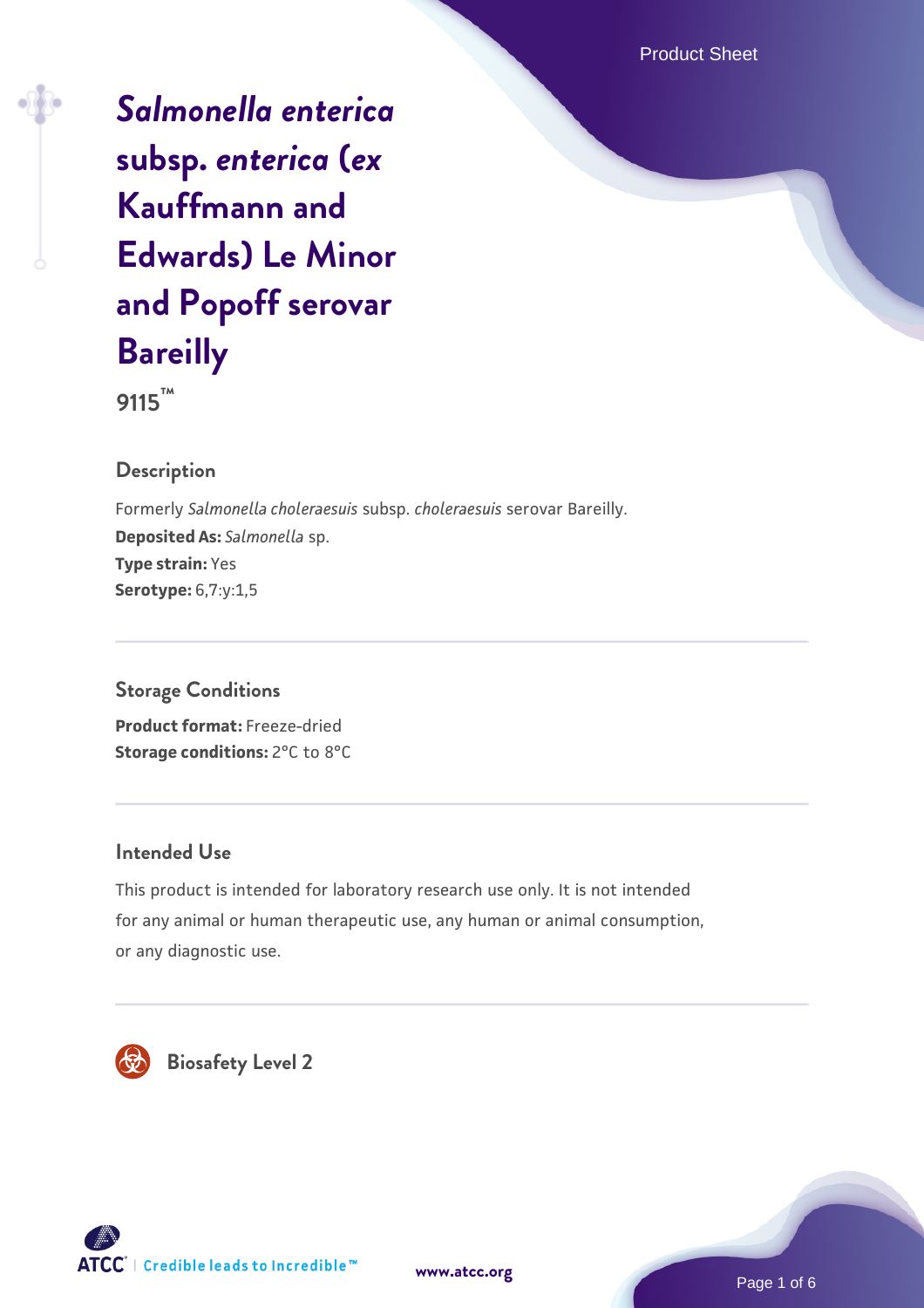ATCC determines the biosafety level of a material based on our risk assessment as guided by the current edition of *Biosafety in Microbiological and Biomedical Laboratories (BMBL)*, U.S. Department of Health and Human Services. It is your responsibility to understand the hazards associated with the material per your organization's policies and procedures as well as any other applicable regulations as enforced by your local or national agencies.

ATCC highly recommends that appropriate personal protective equipment is always used when handling vials. For cultures that require storage in liquid nitrogen, it is important to note that some vials may leak when submersed in liquid nitrogen and will slowly fill with liquid nitrogen. Upon thawing, the conversion of the liquid nitrogen back to its gas phase may result in the vial exploding or blowing off its cap with dangerous force creating flying debris. Unless necessary, ATCC recommends that these cultures be stored in the vapor phase of liquid nitrogen rather than submersed in liquid nitrogen.

# **Certificate of Analysis**

For batch-specific test results, refer to the applicable certificate of analysis that can be found at www.atcc.org.

# **Growth Conditions**

**Medium:**  [ATCC Medium 3: Nutrient agar or nutrient broth](https://www.atcc.org/-/media/product-assets/documents/microbial-media-formulations/3/atcc-medium-3.pdf?rev=7510837507e64d849c62a46b5b2197a1) **Temperature:** 37°C **Atmosphere:** Aerobic



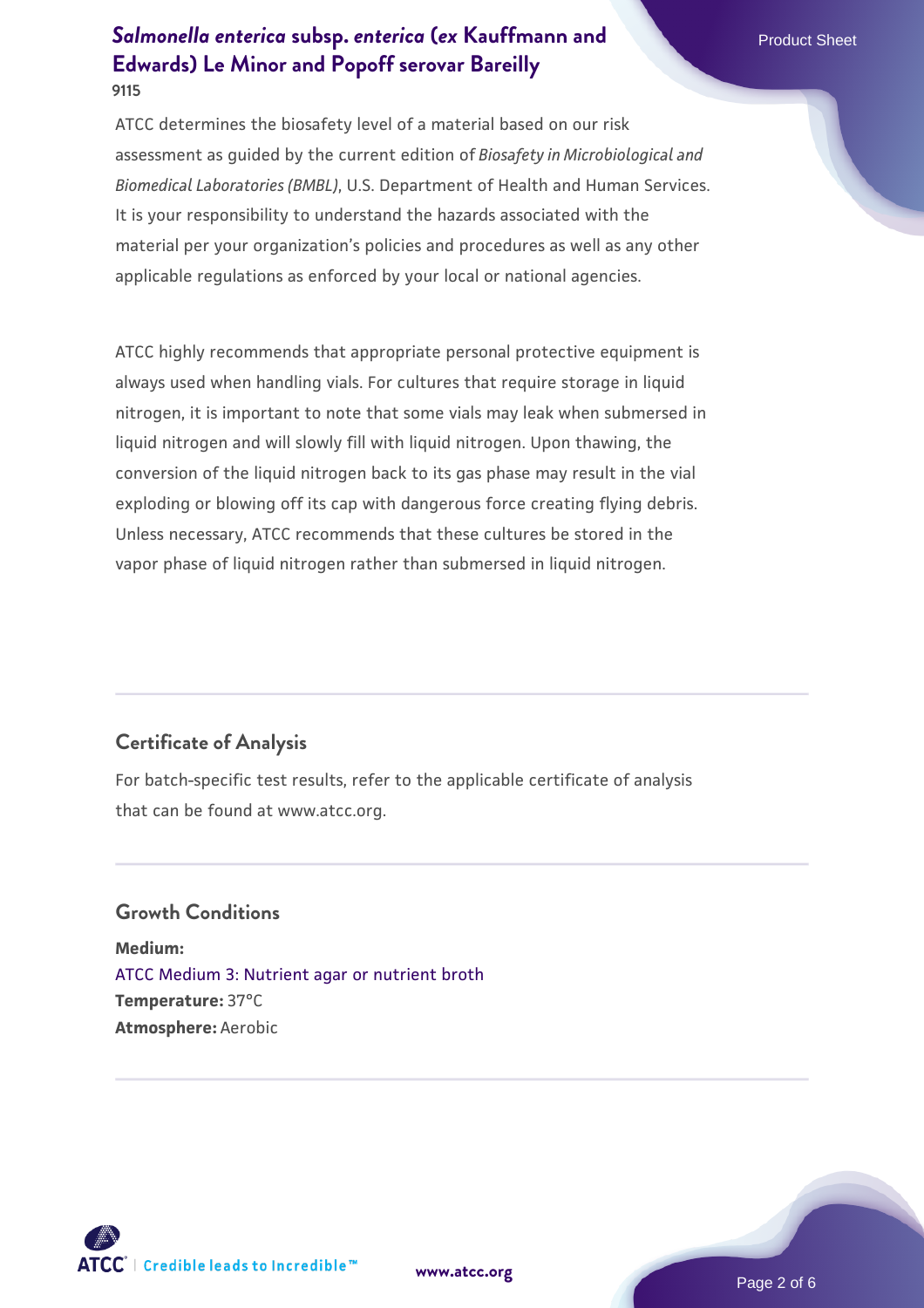**9115**

#### **Handling Procedures**

- 1. Open vial according to enclosed instructions.
- 2. Using a single tube of #3 broth (5 to 6 mL), withdraw approximately 0.5 to 1.0 mL with a Pasteur or 1.0 mL pipette. Rehydrate the entire pellet.
- 3. Transfer this aliquot back into the broth tube. Mix well.
- 4. Use several drops of the suspension to inoculate a second tube of broth, a slant, and/or plate.
- 5. Incubate all tubes and plate at 37°C for 24 hours.

#### **Notes**

Colonies on nutrient agar plates are translucent, convex, circular, and entire. Additional information on this culture is available on the ATCC<sup>®</sup> web site at www.atcc.org.

# **Material Citation**

If use of this material results in a scientific publication, please cite the material in the following manner: *Salmonella enterica* subsp. *enterica* (*ex* Kauffmann and Edwards) Le Minor and Popoff serovar Bareilly (ATCC 9115)

# **References**

References and other information relating to this material are available at www.atcc.org.

# **Warranty**

The product is provided 'AS IS' and the viability of ATCC® products is warranted for 30 days from the date of shipment, provided that the

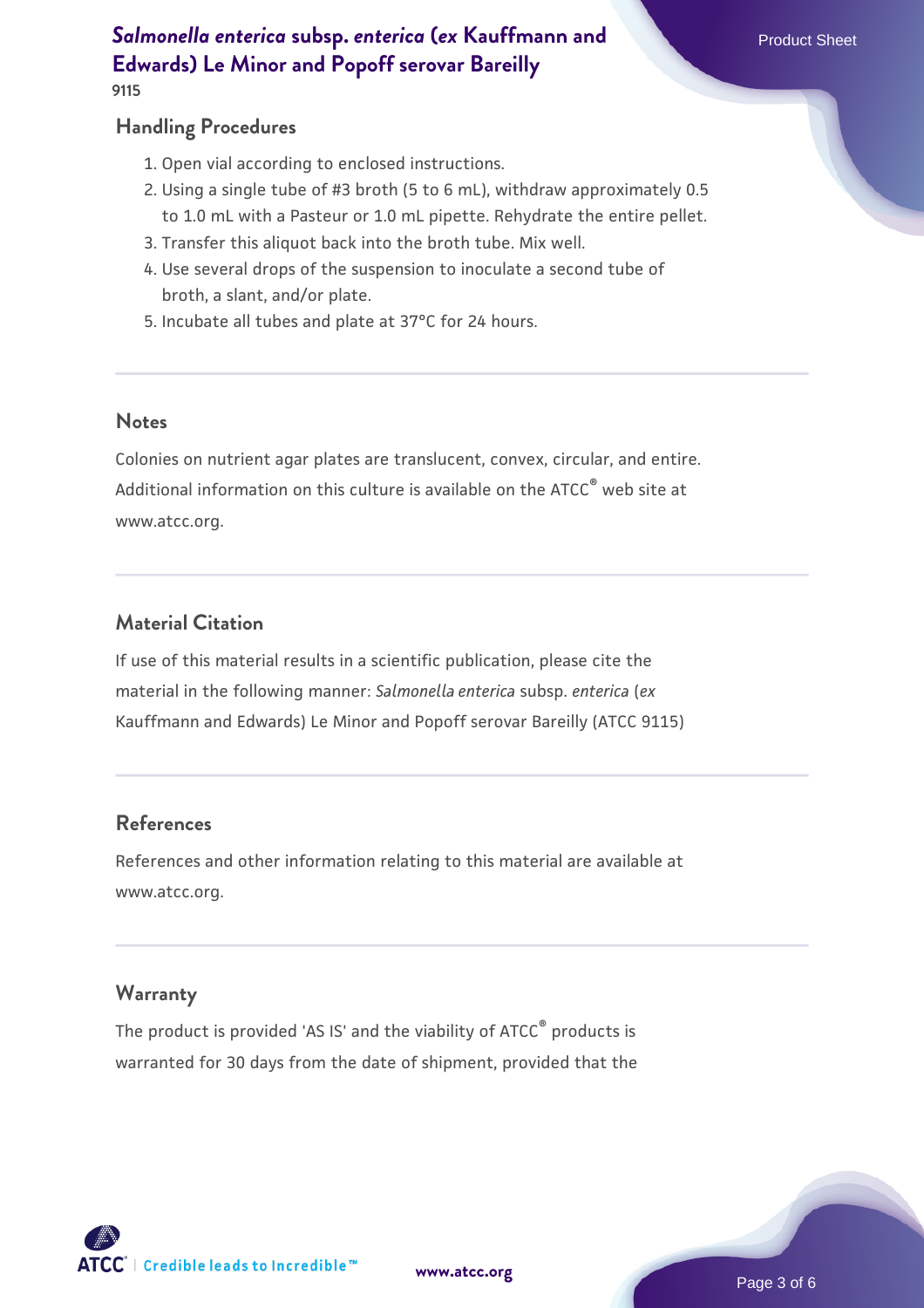customer has stored and handled the product according to the information included on the product information sheet, website, and Certificate of Analysis. For living cultures, ATCC lists the media formulation and reagents that have been found to be effective for the product. While other unspecified media and reagents may also produce satisfactory results, a change in the ATCC and/or depositor-recommended protocols may affect the recovery, growth, and/or function of the product. If an alternative medium formulation or reagent is used, the ATCC warranty for viability is no longer valid. Except as expressly set forth herein, no other warranties of any kind are provided, express or implied, including, but not limited to, any implied warranties of merchantability, fitness for a particular purpose, manufacture according to cGMP standards, typicality, safety, accuracy, and/or noninfringement.

#### **Disclaimers**

This product is intended for laboratory research use only. It is not intended for any animal or human therapeutic use, any human or animal consumption, or any diagnostic use. Any proposed commercial use is prohibited without a license from ATCC.

While ATCC uses reasonable efforts to include accurate and up-to-date information on this product sheet, ATCC makes no warranties or representations as to its accuracy. Citations from scientific literature and patents are provided for informational purposes only. ATCC does not warrant that such information has been confirmed to be accurate or complete and the customer bears the sole responsibility of confirming the accuracy and completeness of any such information.

This product is sent on the condition that the customer is responsible for and assumes all risk and responsibility in connection with the receipt, handling, storage, disposal, and use of the ATCC product including without limitation taking all appropriate safety and handling precautions to minimize health or environmental risk. As a condition of receiving the material, the customer



**[www.atcc.org](http://www.atcc.org)**

Page 4 of 6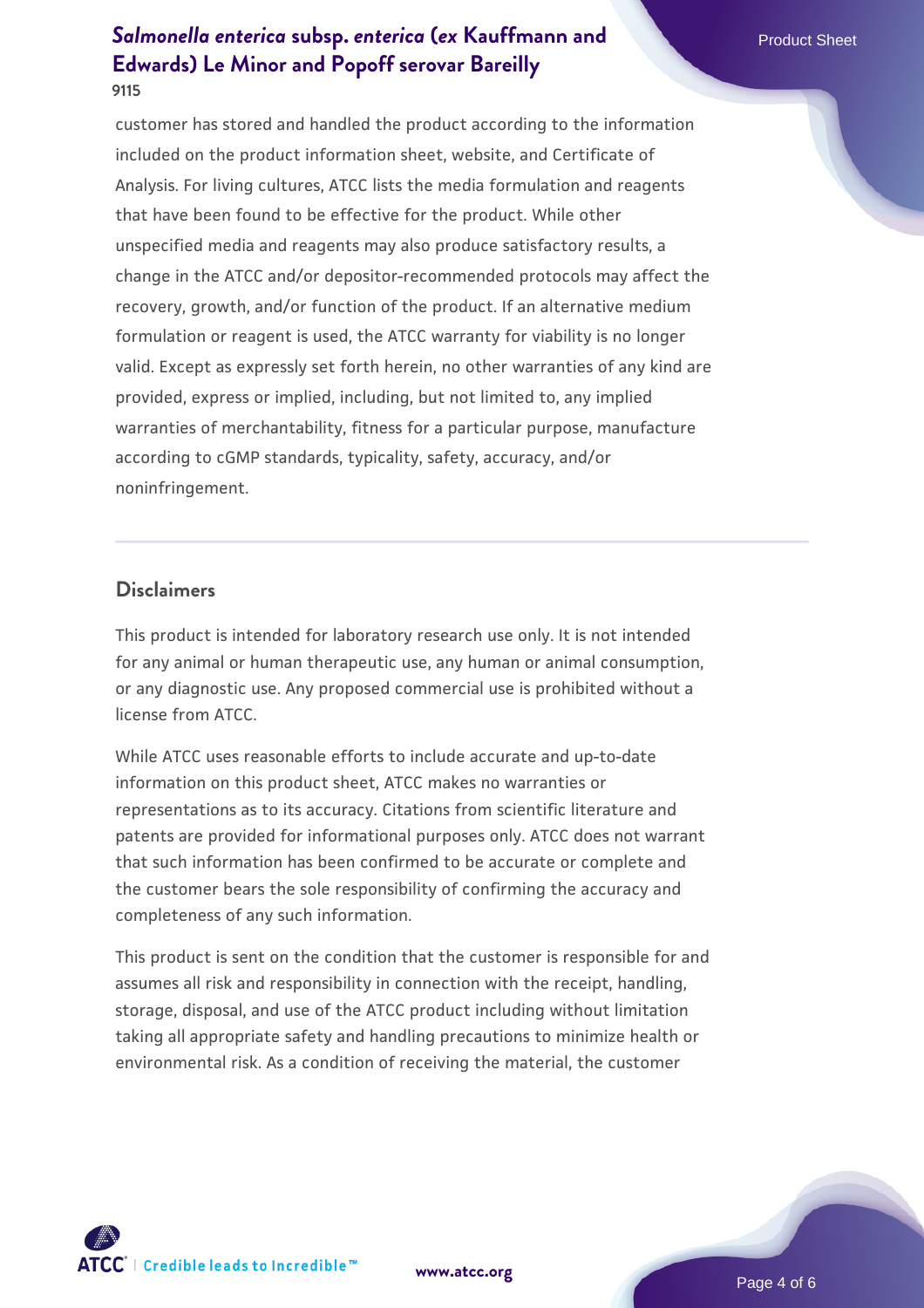agrees that any activity undertaken with the ATCC product and any progeny or modifications will be conducted in compliance with all applicable laws, regulations, and guidelines. This product is provided 'AS IS' with no representations or warranties whatsoever except as expressly set forth herein and in no event shall ATCC, its parents, subsidiaries, directors, officers, agents, employees, assigns, successors, and affiliates be liable for indirect, special, incidental, or consequential damages of any kind in connection with or arising out of the customer's use of the product. While reasonable effort is made to ensure authenticity and reliability of materials on deposit, ATCC is not liable for damages arising from the misidentification or misrepresentation of such materials.

Please see the material transfer agreement (MTA) for further details regarding the use of this product. The MTA is available at www.atcc.org.

# **Copyright and Trademark Information**

© ATCC 2021. All rights reserved. ATCC is a registered trademark of the American Type Culture Collection.

#### **Revision**

This information on this document was last updated on 2022-03-25

# **Contact Information**

ATCC 10801 University Boulevard Manassas, VA 20110-2209 USA US telephone: 800-638-6597 Worldwide telephone: +1-703-365-2700